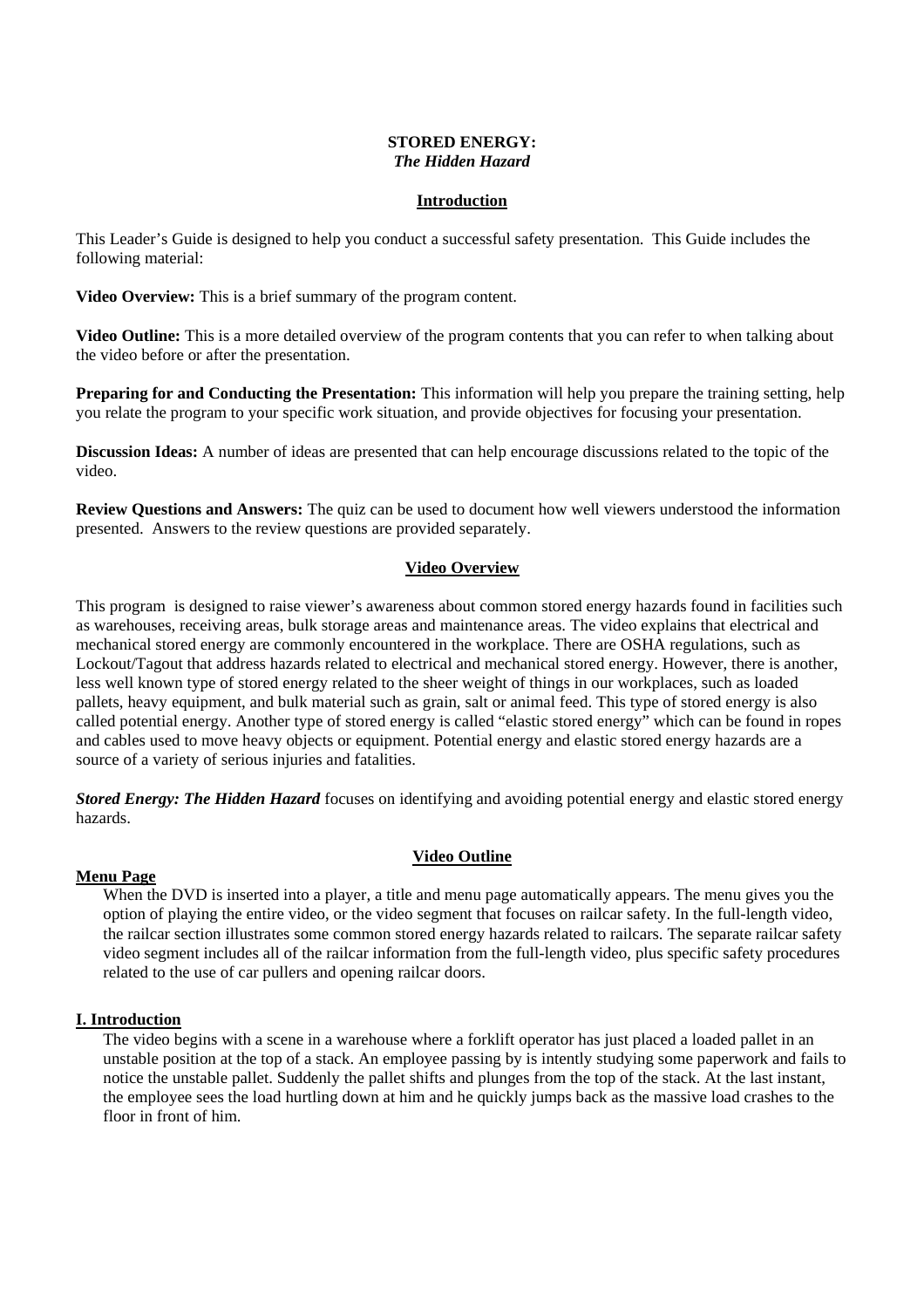# **II. Electrical and Mechanical Stored Energy**

The narrator explains that equipment such as motors, control panels, conveyors and hydraulic systems contain electrical and mechanical stored energy.

#### **III. Weight = Stored Energy**

But there's another kind of stored energy we might be less familiar with: The sheer weight of things in our workplaces, such as loaded pallets, heavy equipment, and bulk material such as grain, salt or animal feed. That weight is a type of stored energy, also called potential energy. The higher the object is from the ground, the greater its' stored energy.

# **IV. Elastic Stored Energy**

Another kind of stored energy to be aware of is called "elastic stored energy." For example, when a bungee cord is slack it contains no stored energy. But when it gets stretched out, the energy needed to stretch it is stored there until it's released. In the workplace, the same kind of energy – in much greater quantities – can be found in ropes and cables that are used to move heavy objects and equipment. Unfortunately, potential energy and elastic stored energy can be a source of serious injuries and fatalities at some facilities.

#### **V. Awareness and Observation**

To protect ourselves we can increase our awareness of stored energy hazards and we can become more observant for them in our surroundings. But, every workplace is different and the hazards can change from day to day. The video next explores some actual workplaces to identify real stored energy hazards.

#### **VI. Receiving Areas**

The video illustrates various scenes in receiving areas, such as dock plates, trucks, railcars and forklifts moving product. Viewers are invited to identify the stored energy hazards in the scenes.

# **A. Dock Leveler Mishap**

The video next illustrates a mishap that could result from theses hazards. A worker raises a dock leveler as a truck backs up. A person on the dock is standing too close to the leveler. When the leveler drops, it lands on the toe of the worker's boot. Next, the right way procedure is illustrated. The operator makes sure the person is clear before lowering the leveler.

#### **B. Ocean Containers and Trucks**

Ocean containers and trucks that unload product through rear doors are another source of hazards. When opening the doors, the weight of the material can cause it to suddenly spill out, or force a door open and cause an injury. Trucks that raise their hopper to unload material also present a stored energy hazard. If a hydraulic or mechanical failure happened while the hoper was raised, it could suddenly drop. Bottom dumping hopper trucks, which are much safer because the hopper remains stationary while the material unloads from the underside.

#### **C. Rail Car Safety**

Rail cars are another potential source of stored energy hazards.

**1. Car Pullers** - Some locations move cars into position using car pullers. As the winch pulls the car, huge amounts of elastic stored energy builds up in the cable. If the cable broke or came loose, the energy in the cable would be released with explosive force. The video illustrates a series of guards that help protect the operator from a broken cable.

The video also explains the following car puller safety procedures.

- When attaching the hook to the car, be careful to avoid pinch points.
- Inspect the anchor point, hook, clamps, sheaves, for any loose, frayed, or damaged conditions.
- Make sure the tracks are clear of obstructions, including snow or ice.
- Check that the deadhead pulley and the winch are in good operating condition.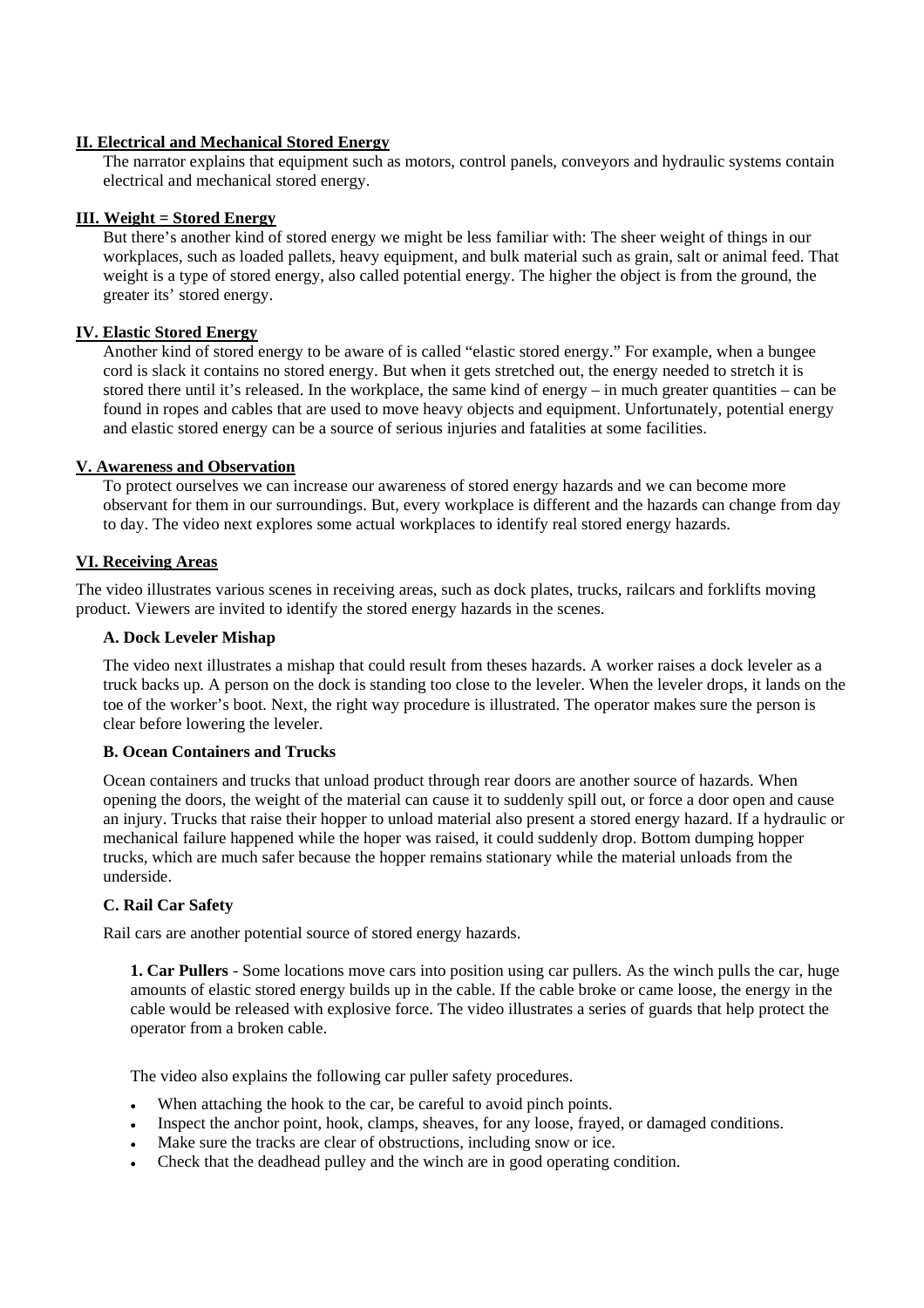- Make sure that all personnel are clear from the cable's line of fire.
- Turn on the alarm or warning light 10 seconds before moving the car. Some car puller systems have an automatic alarm system that sounds an alarm when the puller is activated. A timer then delays operation of the puller for 10-15 seconds while the alarm sounds.

#### **2. Boxcar Doors**

Before opening doors, be sure the boxcar wheel is chocked and set the manual brake. Place a blue flag in front of the car; indicating work is taking place inside the car. Then check the door rail system for damage.

Boxcar door handles may contain stored energy that could cause it to quickly turn on its own, possibly injuring an operator. To manage this hazard, the video illustrates the following procedures:

- One person should open the latch while another person maintains a firm grip on the handle.
- When using a come-along or chain puller, hook the lever end to a sturdy anchor point near the ladder, but not to the ladder. Inspect for wear or damage before using it. Connect the hook to a strong anchor point on the door. Keep personnel away from the "fall area" of the door. Position your body away from the line of fire of the cable.

#### **3. Bulkhead Doors**

Some boxcars may have bulkhead doors inside that slide on rails. The hazard occurs if someone tries rocking a jammed door to dislodge it. Doors have come off their rails and fallen on people, causing serious injuries and deaths. It's important to follow the safety procedures for inspecting and moving doors. If a door jams or is difficult to move, contact the railroad service crew or reject the car.

#### **VII. Bulk Storage**

The video illustrates several bulk storage areas, including flat storage grain, grain in large bins and salt in large mounds.

# **A. Weight of Bulk Product**

At first glance, the products stored in bins or large mounds don't look especially dangerous. But think about the amount of weight – the stored energy – in the material. Just one cubic yard of salt or grain weighs about 1,300 – 2,000 pounds, or about 600 - 900 kilograms. This is an approximate amount for some types of salt and grain.

**Note:** Different types of salt and grain have varying weights, some of which are greater than the weights described in the video. For example, the Salt Institute explains that de-icing salt weighs 72-84 pounds per cubic foot. That equals  $1,944 - 2,268$  pounds per cubic yard.  $(1,153 - 1,345 \text{ Kg/cubic meter})$ 

#### **B. Salt Mound Collapse**

A worker is walking past a large salt mound with a steep wall of salt where it has been excavated. Suddenly a section of the face collapses, knocking down and burying the worker. The narrator explains the importance of staying a safe distance from the face of a storage mound or bin. If the product appears unstable, notify your supervisor so the problem can be corrected.

#### **C. Grain Bins**

Grain bins are another place where stored energy can turn deadly. Tragedy most often strikes when someone enters a bin and attempts to dislodge grain that's bridged or caked. Grain can fall on the person and bury them, or they can break through the bridged grain and get buried or pulled into the flowing grain. If it becomes necessary to enter a bin, carefully follow the confined space entry procedures for bin entry.

The video includes graphic depictions of bridged and caked grain in bins. Also included is a scene of a person entering a bin while following the correct confined space entry procedures.

# **D. Tragic True Story**

The video next features a man recounting the story of his brother who became trapped in a grain bin.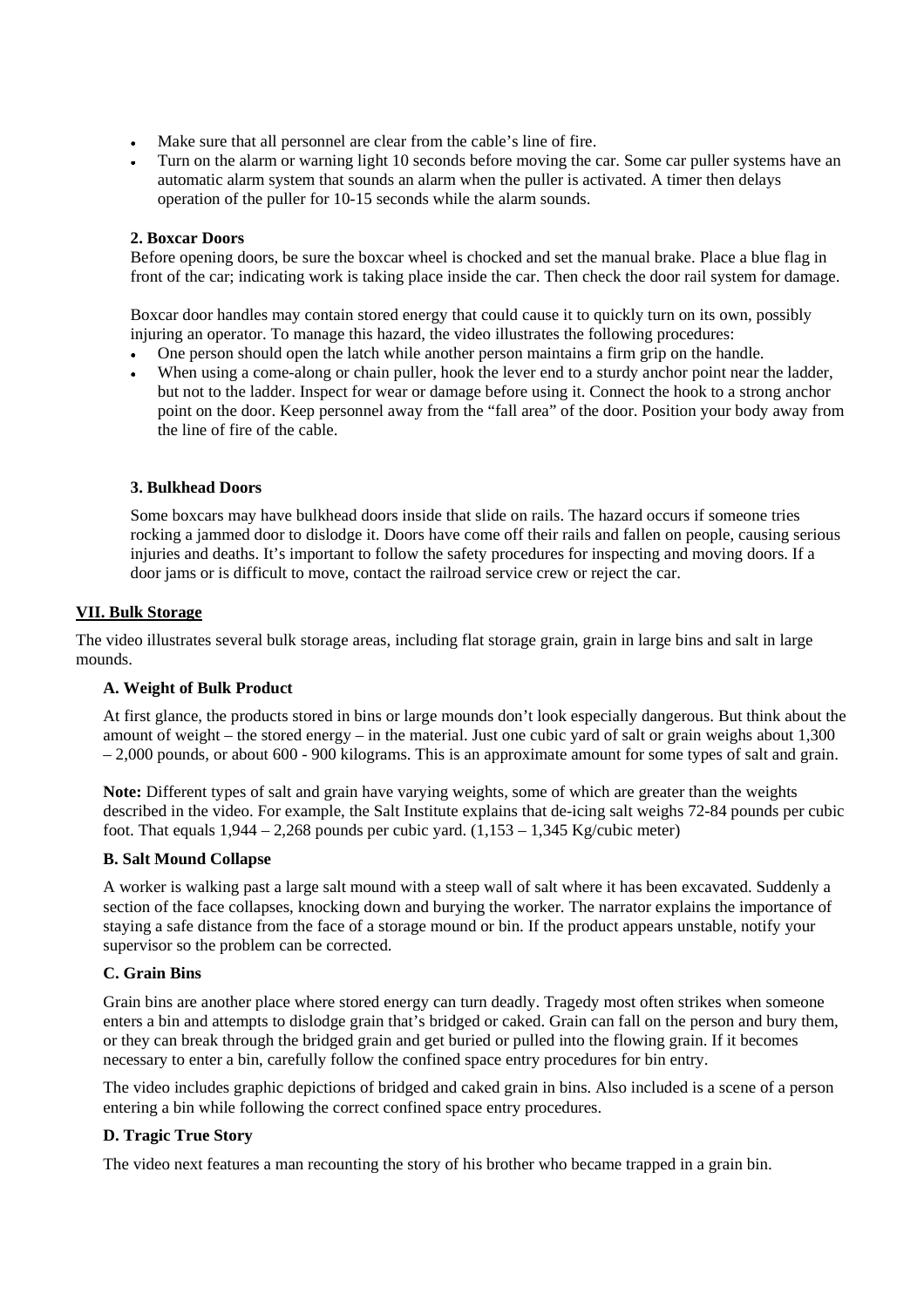*"My brother's name was Wayne. He was a truck driver for the competitor. Driving a feed truck, delivering feed to the farms. Helping in the feed mill. Whatever needed to be doing. He was basically like a "jack of all trades.*

*Growing up, I couldn't have asked for a better friend. Him and I we fought like brothers normally do. We always worked together as a family, that's the way our mom and dad was. We worked together on the farm and we played together. And my brother, he would have done almost anything for anybody.*

*No one knows when he entered into this bin. They found him there, the second shift personnel found him about 5:30, 6:00 in the evening. Everyone else had left facility and had gone home. They looked out and they saw my brother's car still there, wondering how come that car was still there? That's when they started looking for him. That's when he looked in the bin and saw just his hand sticking out of that corn.*

*You know that you have an opportunity to make the right choice or the wrong choice. And that can determine what tomorrow is going to bring. My brother, he made a very poor choice, when he entered that bin or whether he just shoveled on the bin without the fall protection on. But, we have policies and procedures, they're all in place. At this facility, all of the policies and procedures were in place. They knew what they were supposed to do, but they were not followed. And that's when it comes back to individual choices.*

*You know, there is nothing that I can change about what happened with my brother, but if through this video if someone watching changes the way that they do things, and this changes their life, then, you know, in a sense with my brother, I believe that something good can come out of this whole situation.*

# **VIII. Warehouses**

The video illustrates a variety of warehouse scenes, including forklifts moving and stacking pallet loads of product. Viewers are asked how many stored energy hazards they can see.

#### **A. Loaded Pallets**

Pallets loaded with product can be a serious stored energy hazard. What makes them a potential hazard is their weight; combined with the height they're stacked. For example, a pallet load of 50-pound (23 kilogram) bags can easily weigh 2,500 pounds (1,134 kilograms) – about the weight of a small car. The higher the pallet is from the floor, the more stored energy it contains.

# **B. Identifying and Correcting Pallet Hazard**

The scene of the unstable pallet from the opening of the video is replayed. The person walking in the aisle is looking around the warehouse is being observant of his surroundings and he notices the leaning pallet. He calls to a forklift operator who drives up and adjusts the unstable pallet.

# **C. Moving Heavy Equipment**

Another common stored energy hazard involves transporting heavy equipment or parts. To transport this material safely, use equipment that can safely handle the weight.

# **IX. Maintenance Areas**

The video illustrates a variety of scenes in a maintenance area, such as a worker using a hoist to lift a motor, shelves holding boxes of equipment, a large hammer resting on the top of a ladder, steel beams and rods on a rack, a big wood box on top of a rack, and a TV monitor sitting on a mezzanine above a desk. Viewers are asked to see how many stored energy hazards they can identify.

#### **A. Computer Monitor Falls**

A person on the mezzanine is moving some equipment. Nearby is the computer monitor sitting close to the edge of the mezzanine. A woman begins doing some work at the desk below. The worker on the mezzanine bumps the monitor while moving a pallet, sending the monitor crashing to the floor within inches of the woman working at the desk. Next, the correct procedures are illustrated, as the person working on the mezzanine sees the monitor and moves it to a safer location.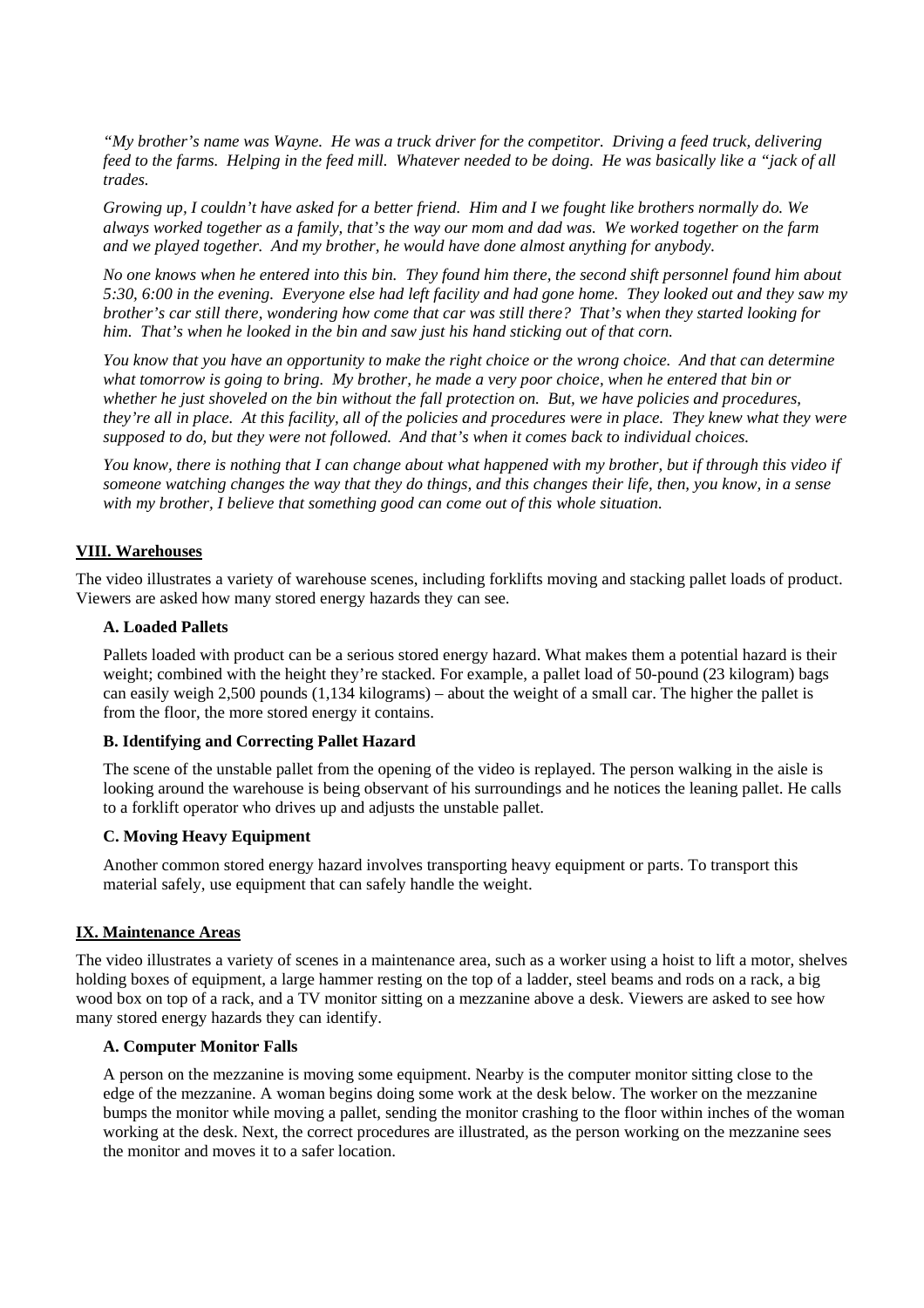# **X. Stored Energy Hazards Away From the Workplace**

Awareness of stored energy hazards goes beyond the workplace. In fact, our homes often contain stored energy hazards that we can easily overlook. Things such as bookshelves, heavy furniture and large TV's can become serious hazards. The U.S. Consumer Product Safety Commission estimates that in 2005, at least 3,000 children under the age of 5 were admitted to U.S. hospital emergency rooms after televisions tipped over on them.

Between 2004-2005, more that 100 deaths – mostly young children - were caused by falling furniture or televisions.

# **XI. Conclusion**

Whether we're at work or at home, the variety of stored energy hazards we can encounter is nearly endless, and the hazards can change from day to day. So the key to our safety is awareness - awareness of the hazards we could encounter and awareness of our surroundings. This awareness will help us to either eliminate stored energy hazards or stay out of their line of fire. We'll not only protect ourselves, we'll protect the well-beings of our co-workers and our family members as well.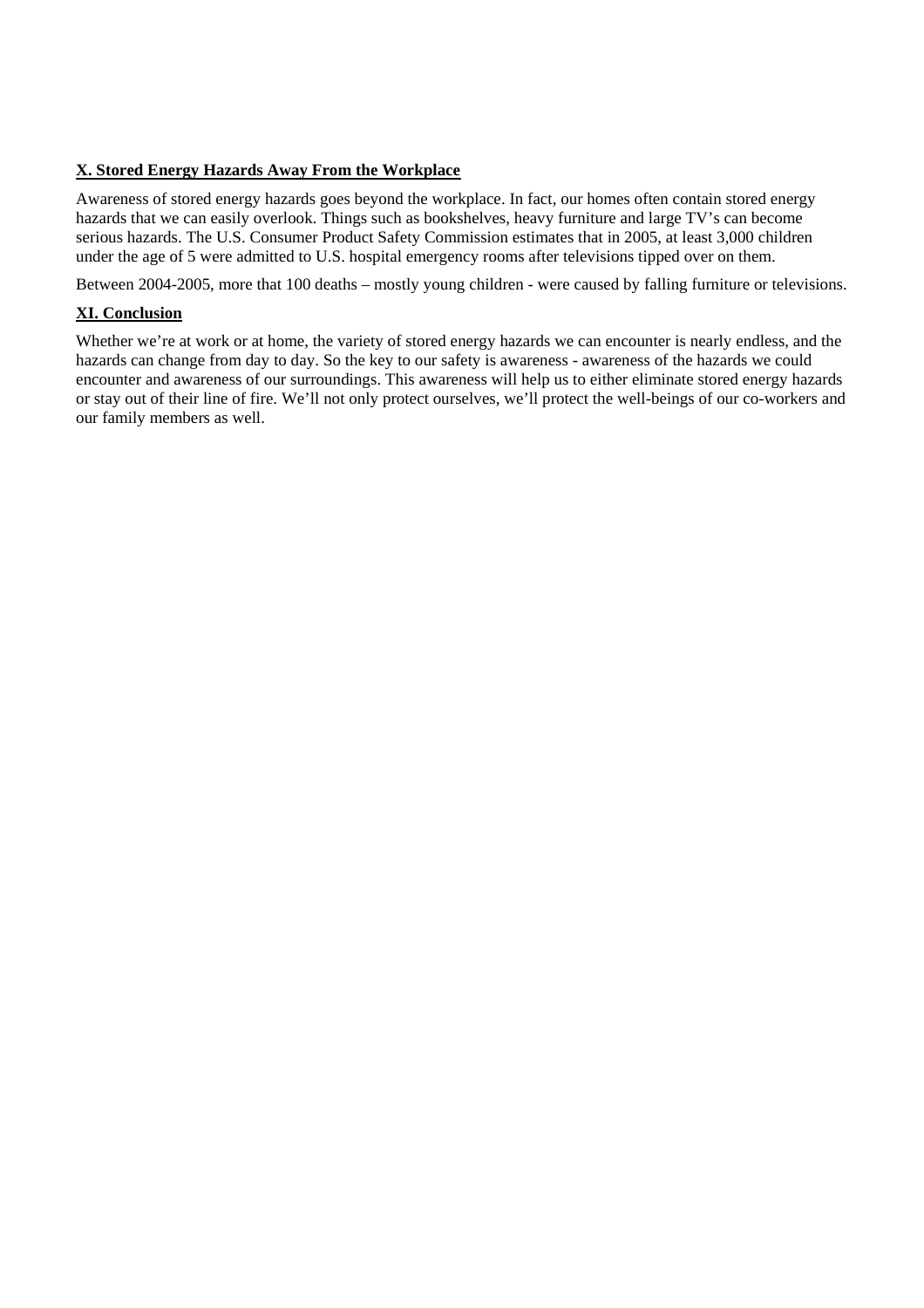#### **Preparing for and Conducting the Presentation**

- Before presenting the video, review each section of this Leader's Guide and view the video before the  $\Box$ presentation.
- $\Box$  Make sure the presentation area is quiet, has good lighting, unobstructed access and good climate control.
- $\Box$  Check the seating arrangement and the audiovisual equipment to ensure that all participants will be able to see and hear the videotape program. If extension cords are to be used, secure them in such a way that they won't become a tripping hazard.
- $\Box$  Begin the meeting by welcoming the participants. Introduce yourself and give each person the opportunity to become acquainted if there are new people joining the training session.
- □ Make everyone aware of the importance your organization places on protecting employee's health and safety and how everyone must be an active member of the safety team.
- $\Box$  Explain that the primary purpose of this program is to increase viewer's ability to identify stored energy hazards so they can avoid the hazards or have them corrected.
- $\Box$  Next, introduce the video and then play it without interruption.
- $\Box$  After the video is complete, you can tailor any discussion to your specific situations. You can refer to the **Discussion Ideas** section of this Guide for additional ideas. If you want to review the content of the program with participants you can refer to the **Program Outline** in this Guide.
- $\Box$  After the discussion, give a copy of the review questions included in this Guide to each participant and ask them to complete the questions.
- $\Box$  Maintain copies of an attendance record and each participant's quiz as written documentation of the training performed.

# **Discussion Ideas**

In addition to discussion topics you may have planned, the following questions may be used to encourage discussions.

- 1. Can you describe the stored energy hazards in your workplace?
- 2. Are there stored energy hazards you are aware of in our workplace that can be corrected?
- 3. Can anyone recall a mishap or a near miss incident involving a stored energy hazard?
- 4. Can anyone describe stored energy hazards you could encounter at home or other places away from work?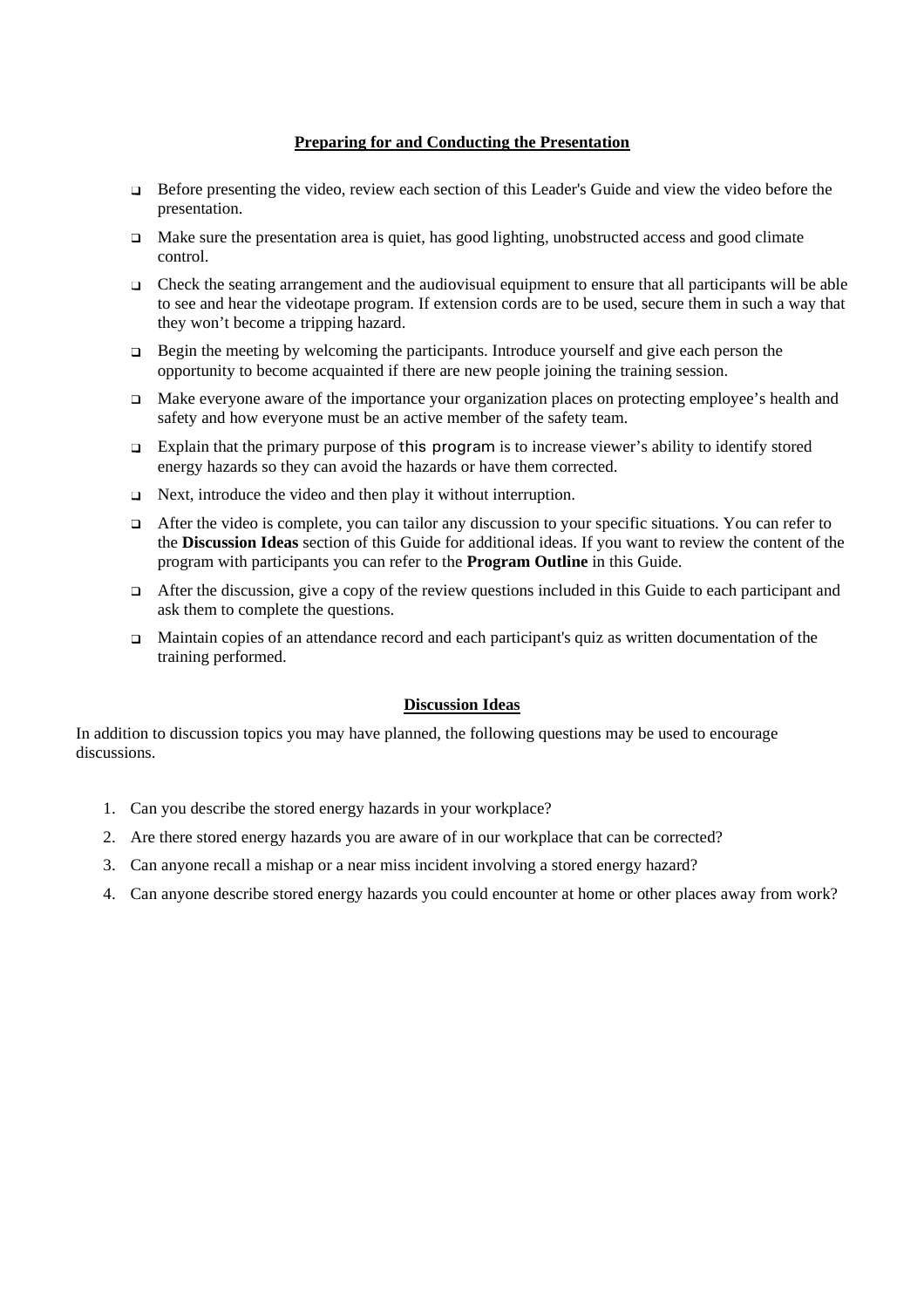# *Stored Energy: The Hidden Hazard*

# *Review Quiz*

Name **Name Name Name Name Date Date** *Name* **Date** *Name Name Name Name Name Name Name Name Name Name NAME NAME NAME NAME NAME NAME NAME NAME* 

- 1. Two common types of stored energy are:
	- a. Electrical
	- b. Digital
	- c. Mechanical
- 2. The type of stored energy related to the weight of objects such as loaded pallets, heavy equipment or bulk material such as salt, grain or fertilizer is called:
	- a. Electrical energy
	- b. Potential energy
	- c. Thermal energy
- 3. The higher an object is from the ground, the greater its stored energy.
	- a. True
	- b. False
- 4. The type of stored energy in a stretched bungee cord, or a steel cable that is pulling on a heavy object is called:
	- a. Mechanical stored energy
	- b. Thermal stored energy
	- c. Elastic stored energy
- 5. Trucks that raise their hopper to unload product present a potential stored energy hazard.
	- a. True
	- b. False
- 6. Car pullers, which pull rail cars into position with a winch and cable system, **do not** present a stored energy hazard.
	- a. True
	- b. False
- 7. A pallet load of 50-pound (23-kilogram) bags can weigh as much as a small car.
	- a. True
	- b. False